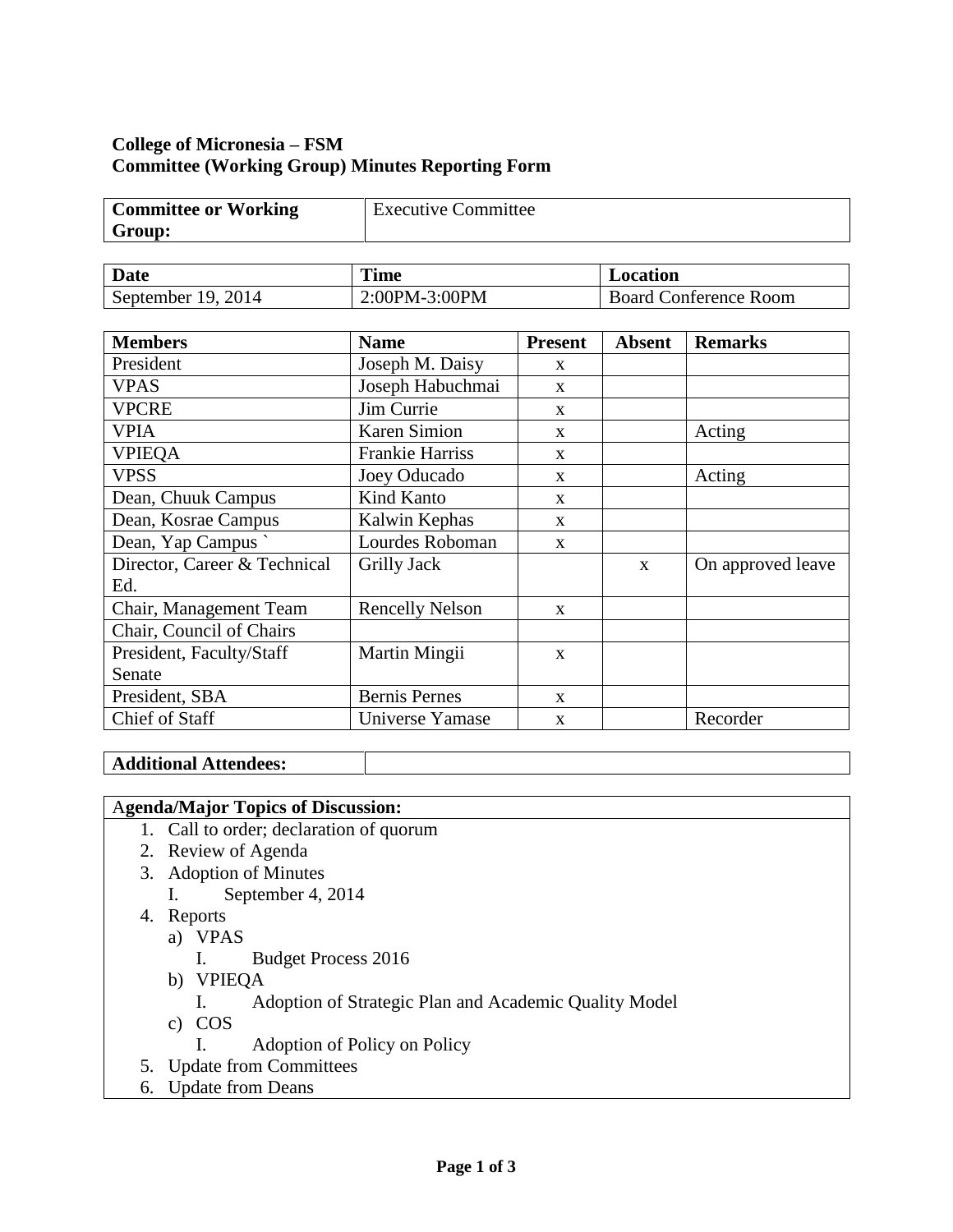- 7. Update from SBA President
- 8. Announcements

#### **Discussion of Agenda/Information Sharing:**

- 1. Call to order; declaration of quorum- cleared
- 2. Review of Agenda- cleared
- 3. Adoption of Minutes
	- I. September 4, 2014- Minutes carried with amendments
- 4. Reports
	- a) VPAS
		- I. Budget Process 2016- A presentation was made by VPAS regarding the budget process for FY 2016. Results after the presentation were concluded that VPs will work on the final allocation, and Deans will work with VPAS on their budget.
	- b) VPIEQA
		- I. Adoption of Strategic Plan and Academic Quality Model- Understanding that the adoption of this document involved a process, EC endorsed the model. VPCRE motioned to adopt and Chuuk Campus Dean seconded. The motion to approve the model was carried. The action step involved VPIEQA and VPIA to meet with each program levels to introduce this model.
	- c) COS

I. Adoption of Policy on Policy- The Policy on Policy document was presented for adoption. Kosrae Campus Dean motioned to approve the policy and VPIEQA seconded. The motion to approve the policy was carried.

**Comments/Upcoming Meeting Date & Time/Etc.:**  $\blacksquare$ 

**Handouts/Documents Referenced:**  $\blacksquare$ 

|    | <b>College Web Site Link:</b> |
|----|-------------------------------|
| -- |                               |

**Prepared by:** COS **Date Distributed:** September 28, 2014

| Approval of Minutes Process $\&$ Responses: |  |
|---------------------------------------------|--|
|                                             |  |

| 28, 2014<br><b>Submitted by:</b><br>COS<br>September<br><b>Date Submitted:</b> |
|--------------------------------------------------------------------------------|
|--------------------------------------------------------------------------------|